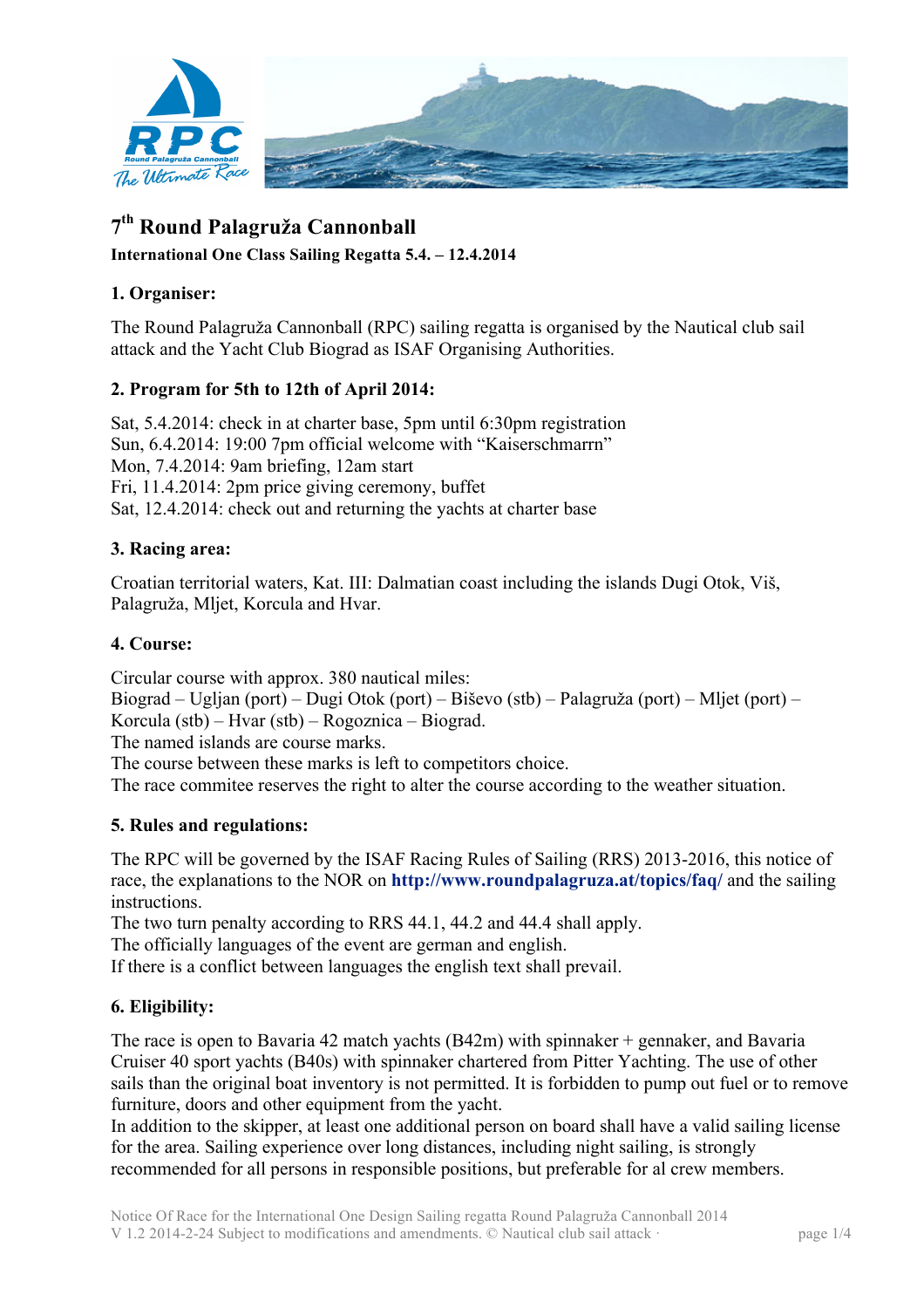

Maximum number of crew members on the yachts is 8. ISAF Approved Personal Offshore Survival Training Course is recommanded. The Elegibility-Code Regulation 19 of the ISAF shall apply to all skippers and co-skippers of each yacht.

## **7. Scoring:**

The time limit for the finishing line at Biograd is Friday, April 11th of 2014 at 12:00am. To make it possible to score yachts not reaching the finishing line within this time limit, there are a number of defined evaluation zones along the race course with time limits for each zone. Yachts will be scored according to their position at the given time limit for the actual scoring zone and ranked after other competitors that crossed the finishing line or reached an evaluation zone closer to the finishing line or are closer to the finishing line within the same evaluation zone.

#### **8. Use of engine:**

It is not allowed to use the engine for propulsion during the race. (exceptions see 9.) In case of emergencies forcing the use of engine propulsion it is mandatory to notify the jury as soon as possible of time, duration, speed, course and reason of engine propulsion. The jury will decide the ranking of the boat according to the circumstances and duration of engine use, for instance with an RDG in case of assistance in other yachts´emergencies, or potentially with a DSQ in case of engine propulsion to solve own emergencies like grounding. The use of the engine to recharge boat batteries is permitted.

#### **9. Shelter in harbours / Suspending the race:**

Considering the long distance and possible long duration of the race, competing yachts are permitted to suspend racing, proceed under sail to a sheltered anchorage or port, and later join the race again. In such cases, engine use for propulsion is permitted, but only for maneuvering in ports and for anchoring maneuvers.

If sailing is not possible or not safe it is allowed to use engine propulsion to reach the harbour. In this case the boat has to go back to its position where the engine was started to continue the race. During race suspension it is permitted to get technical assistance (e.g. from Safety Team, Sea Help, divers, sail makers, help from charterbase….) for restoring proper function of the yacht or crew. Yachts planning to suspend racing are obliged to notify the jury as soon as circumstances permit.

#### **10. Media and public relations:**

The Race is classified as Category C (according to ISAF Regulation 20). Advertising is allowed on sails, hull and railing. Participants grant the organisers free of charge publishing of videos and photos taken of them during the event.

Further promotion activities relating to the event are only permitted pending explicit agreement of the organizers of the RPC.

The members of Croatian Sailing Federation while registration must deliver approval of CFS for accentuation of publicities.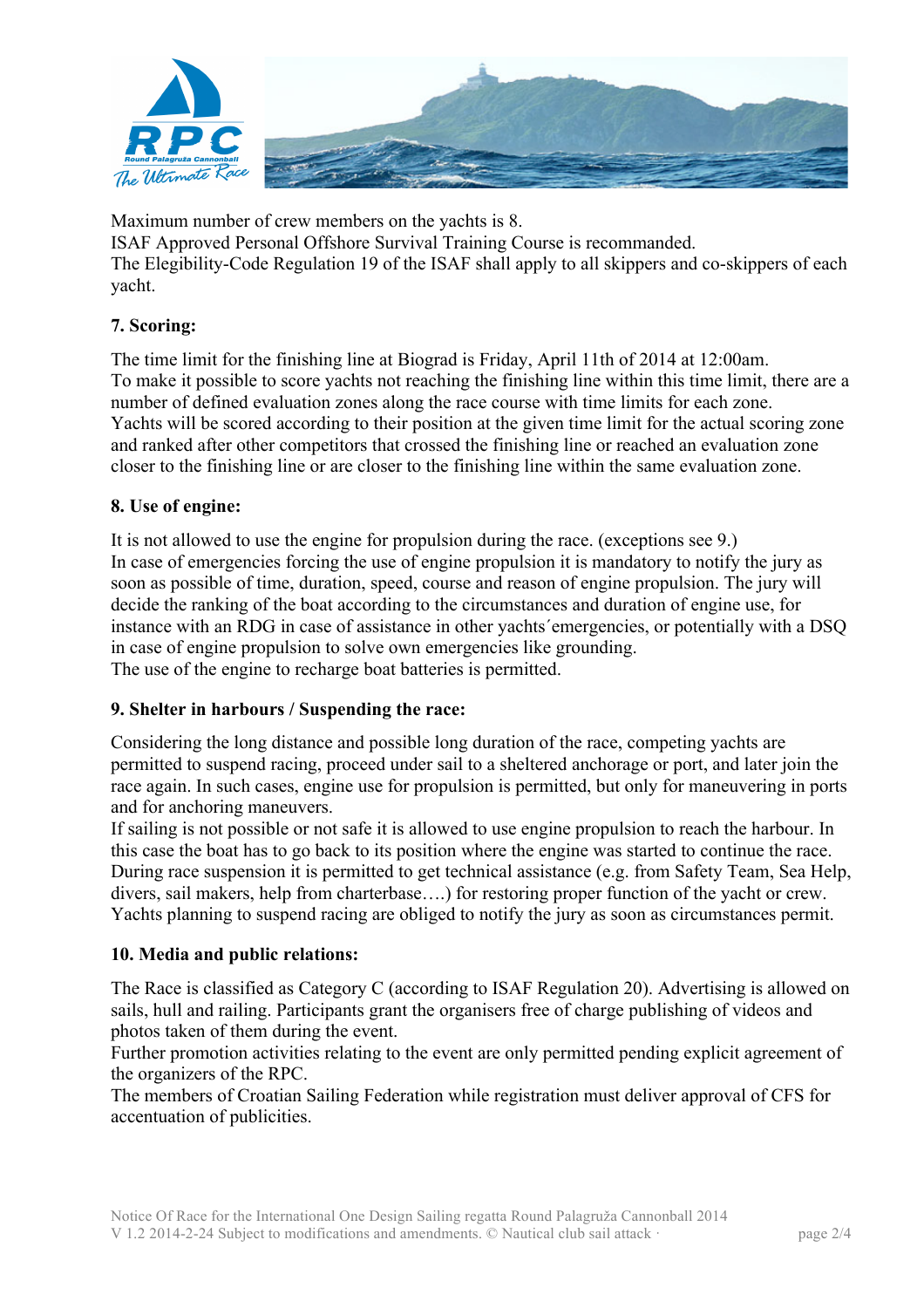

## **11. Tracking and communications:**

The competitors´position data's will be streamed to a server, with the actual position of each boat tracked on a public website. The link to this website will be posted before the start of the race, giving participants and public the opportunity to continuously monitor the actual position of all participants.

To ensure comprehensive monitoring, competitors are asked to carry at least one mobile phone on board, which number was registered at the race committee, and keep it switched on for the duration of the race.

All participants are obliged to stay tuned to and monitor VHF-Channel 16 and 72 (channel used for regatta) when sailing.

Tactical or weather routing help from outside is not permitted, exept informations delivered by the organisers or those which are public, free and visible for all competitors. In doubt contact the organiser.

Each team has to call the race committee twice a day at time specified, irrespective reception of roll-calls via VHF. Not calling the race committee can lead to DSQ.

Because of poor GPRS coverage tracking cannot be granted at the whole sailing area.

#### **12. Organisation package:**

The organisation package carries the costs for organizing work, race committee, ranking,

registration fees in Croatia, tracking system, escorting boats, Safety Team, Sea Help, weather grib files, T-Shirts, a buffet in Biograd at the prizegiving ceremony…

For the organisation package EUR 550,- per boat and EUR 100,- per crew member will be charged. (Included in the organisation package are 100HRK starting fee for each competitor for the Croatian Organizing Authority, the Yacht Club Biograd)

#### **13. Charter of the yachts:**

Exclusive charter partner of the RPC Race is: Pitter GesmbH Raimund-Obendrauf-Strasse 30 A-8230 Hartberg Tel.: +43 (0)3332 66240 Fax: +43 (0)3332 66240-4 E-Mail: **info@pitter-yachting.com**

#### **14. Registration and payment:**

At registration an option on a yacht will be given which is limited to two weeks after receipt of the charter contract. The options on the yachts will be given according to incoming emails to **office@roundpalagruza.org**. Within the two weeks it will be necessary to:

- o sign and send back the charter contract to Pitter
- o pay a 50% deposit of the charter fee to Pitter Yachting
- $\circ$  pay a deposit of the organisation package of EUR 200,- to the organising club Nautikverein sail attack: IBAN AT531400003010944006 BIC BAWAATWW